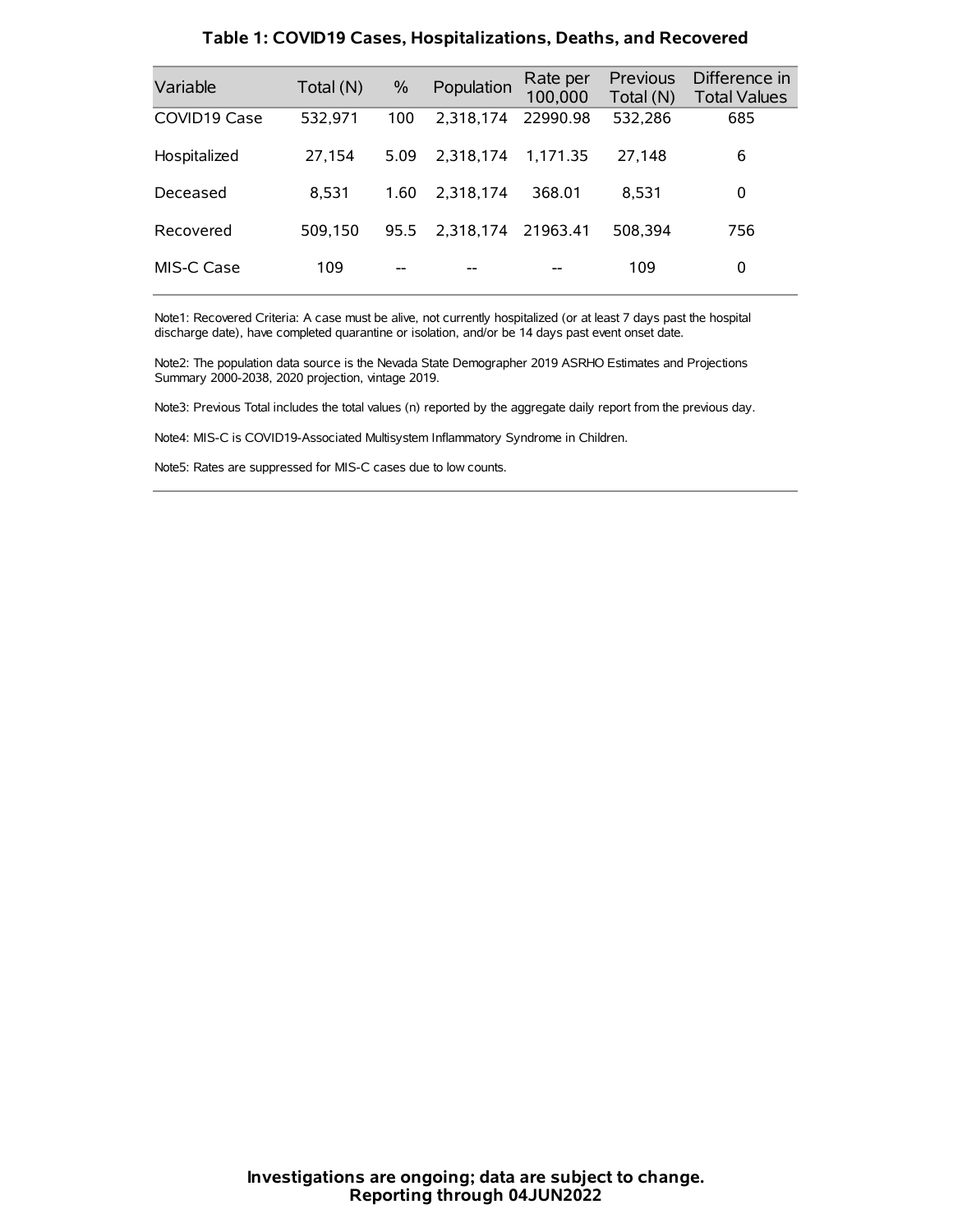# **Table 2: COVID19 Cases**

| Variable                     | Outcome                           | $\mathsf{N}$ | $\%$ | Population           | Rate per<br>100,000 |
|------------------------------|-----------------------------------|--------------|------|----------------------|---------------------|
| Age Categories               | Aged 4 or less                    | 13643        | 2.56 | 149,165              | 9146.3              |
|                              | Aged 5 to 17                      | 65352        | 12.3 | 406,595              | 16073               |
|                              | Aged 18 to 24                     | 60568        | 11.4 | 216,762              | 27942               |
|                              | Aged 25 to 49                     | 237612       | 44.6 | 803,732              | 29564               |
|                              | Aged 50 to 64                     | 99186        | 18.6 | 423,461              | 23423               |
|                              | Aged 64+                          | 56454        | 10.6 | 318,459              | 17727               |
|                              | Unknown                           | 156          | 0.03 |                      |                     |
| <b>Birth Sex</b>             | Female                            | 277053       | 52.0 | 1,160,285            | 23878               |
|                              | Male                              | 251644       | 47.2 | 1,157,889            | 21733               |
|                              | Unknown                           | 4274         | 0.80 |                      |                     |
| Race/Ethnicity               | Hispanic                          | 150424       | 28.2 | 763,053              | 19713               |
|                              | White                             | 139299       | 26.1 | 1,006,929            | 13834               |
|                              | <b>Black</b>                      | 50708        | 9.51 | 262,671              | 19305               |
|                              | Asian or Pacific Islander         | 45286        | 8.50 | 270,209              | 16760               |
|                              | American Indian, Eskimo, or Aleut | 700          | 0.13 | 15,311               | 4571.8              |
|                              | Other                             | 39114        | 7.34 | $\ddot{\phantom{0}}$ |                     |
|                              | Unknown                           | 107440       | 20.2 | ÷.                   |                     |
| Underlying Medical Condition | Yes                               | 82279        | 15.4 |                      |                     |
|                              | No/Unknown                        | 450692       | 84.6 |                      |                     |

Note1: Breakdown of Race is exlusively non-Hispanic.

Note2: Underlying Medical Condition is any identified health condition.

Note3: The population data source is the Nevada State Demographer 2019 ASRHO Estimates and Projections Summary 2000-2038, 2020 projection, vintage 2019.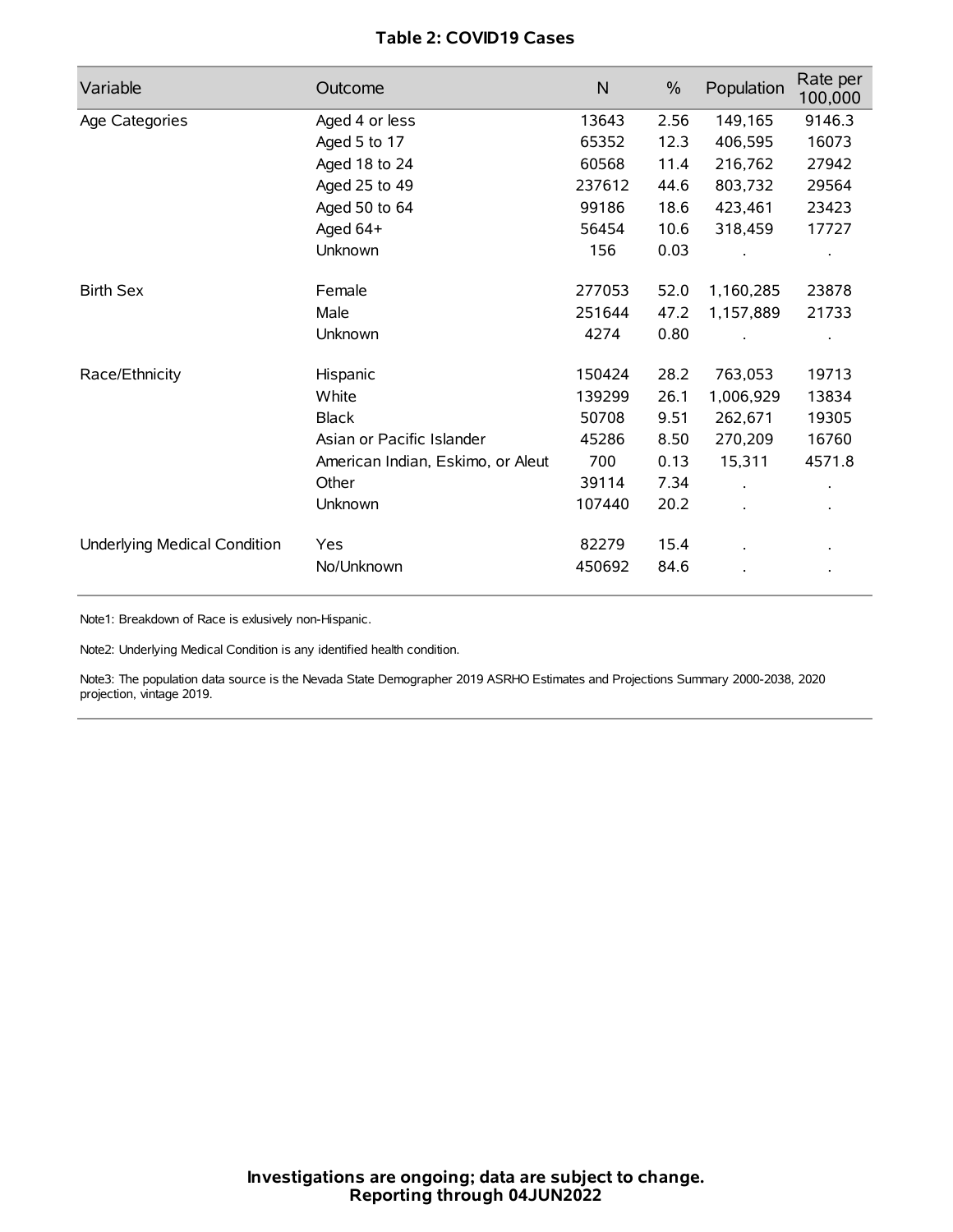| Variable         | Outcome                           | $\mathsf{N}$ | $\%$ | Population | Rate per<br>100,000 |
|------------------|-----------------------------------|--------------|------|------------|---------------------|
| Age Categories   | Aged 4 or less                    | 259          | 1.0  | 149,165    | 173.63              |
|                  | Aged 5 to 17                      | 357          | 1.3  | 406,595    | 87.80               |
|                  | Aged 18 to 24                     | 589          | 2.2  | 216,762    | 271.73              |
|                  | Aged 25 to 49                     | 6362         | 23.4 | 803,732    | 791.56              |
|                  | Aged 50 to 64                     | 7366         | 27.1 | 423,461    | 1739.5              |
|                  | Aged 64+                          | 12219        | 45.0 | 318,459    | 3836.9              |
|                  | Unknown                           | 2            | 0.0  |            |                     |
| <b>Birth Sex</b> | Female                            | 12159        | 44.8 | 1,160,285  | 1047.9              |
|                  | Male                              | 14966        | 55.1 | 1,157,889  | 1292.5              |
|                  | Unknown                           | 29           | 0.1  |            |                     |
| Race/Ethnicity   | Hispanic                          | 7096         | 26.1 | 763,053    | 929.95              |
|                  | White                             | 10617        | 39.1 | 1,006,929  | 1054.4              |
|                  | <b>Black</b>                      | 3885         | 14.3 | 262,671    | 1479.0              |
|                  | Asian or Pacific Islander         | 2797         | 10.3 | 270,209    | 1035.1              |
|                  | American Indian, Eskimo, or Aleut | 66           | 0.2  | 15,311     | 431.05              |
|                  | Other                             | 1065         | 3.9  |            |                     |
|                  | Unknown                           | 1628         | 6.0  |            |                     |

# **Table 3: COVID19 Hospitalizations - General Characteristics**

Note1: Breakdown of Race is exlusively non-Hispanic.

Note2: The population data source is the Nevada State Demographer 2019 ASRHO Estimates and Projections Summary 2000-2038, 2020 projection, vintage 2019.

Note3: Rates for categories with fewer than 12 cases are suppressed due to high relative standard error.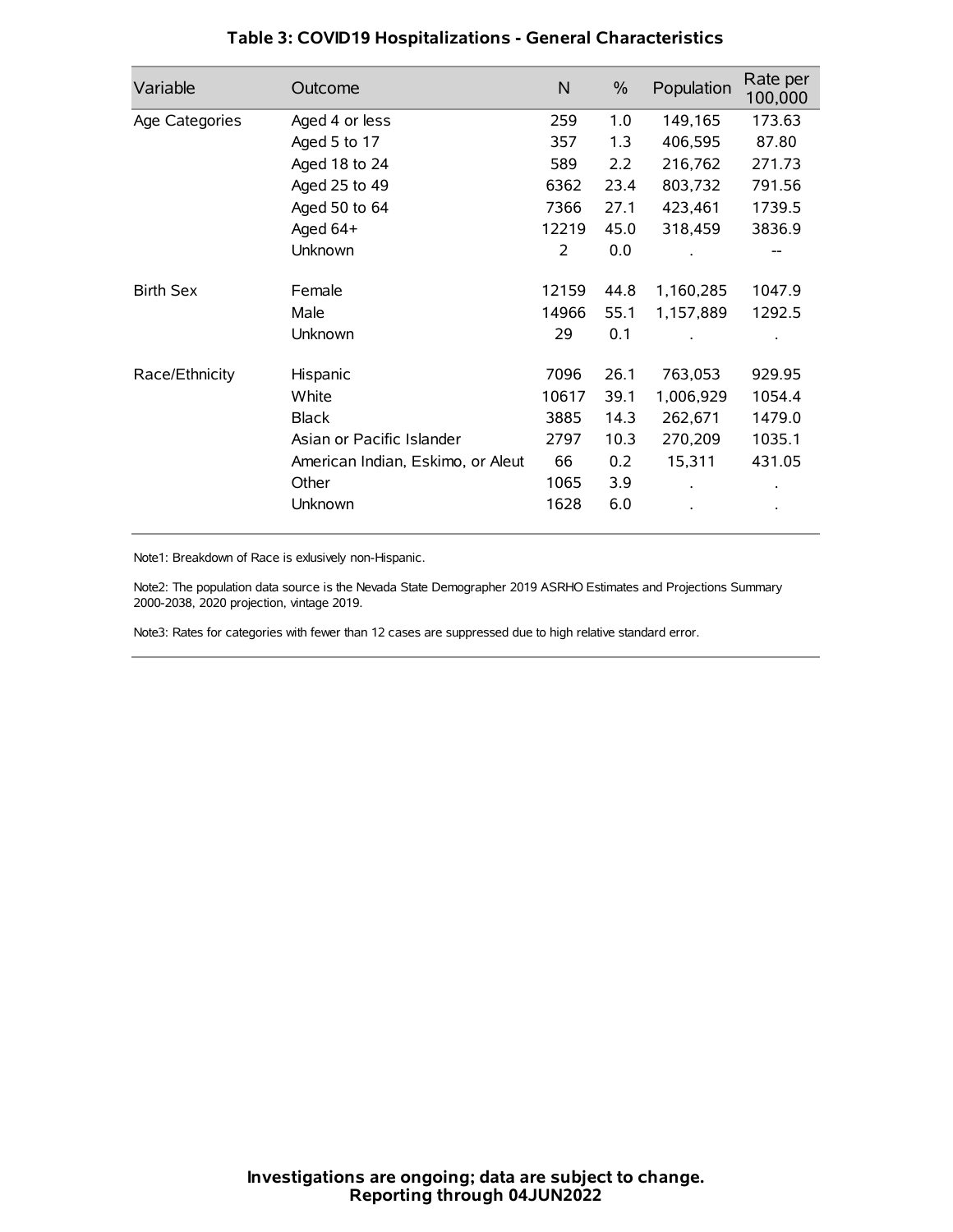| Variable                            | Outcome   | N     | $\%$ |
|-------------------------------------|-----------|-------|------|
| Deceased                            | Yes       | 6928  | 25.5 |
|                                     | <b>No</b> | 20226 | 74.5 |
| ICU                                 | Yes       | 6534  | 24.1 |
|                                     | No        | 20620 | 75.9 |
| Intubated                           | Yes       | 3108  | 11.4 |
|                                     | <b>No</b> | 24046 | 88.6 |
| <b>Underlying Medical Condition</b> | Yes       | 16958 | 62.5 |
|                                     | No        | 10196 | 37.5 |
| Hypertension                        | Yes       | 9956  | N/A  |
| Immunocompromised                   | Yes       | 621   | N/A  |
| Chronic Heart Disease               | Yes       | 3617  | N/A  |
| Chronic Liver Disease               | Yes       | 383   | N/A  |
| Chronic Kidney Disease              | Yes       | 2469  | N/A  |
| <b>Diabetes</b>                     | Yes       | 7098  | N/A  |
| Neurologic/Neurodevelopmental       | Yes       | 1265  | N/A  |
| Chronic Lung Disease                | Yes       | 4181  | N/A  |
| <b>Historically Healthy</b>         | Yes       | 4798  | N/A  |
| Other                               | Yes       | 7123  | N/A  |

# **Table 4: COVID19 Hospitalizations - Morbidity**

Note1: Underlying Medical Condition is any identified health condition.

Note2: The breakdown of health conditions are not mutually exlusive (i.e., a person can have more than one risk factor).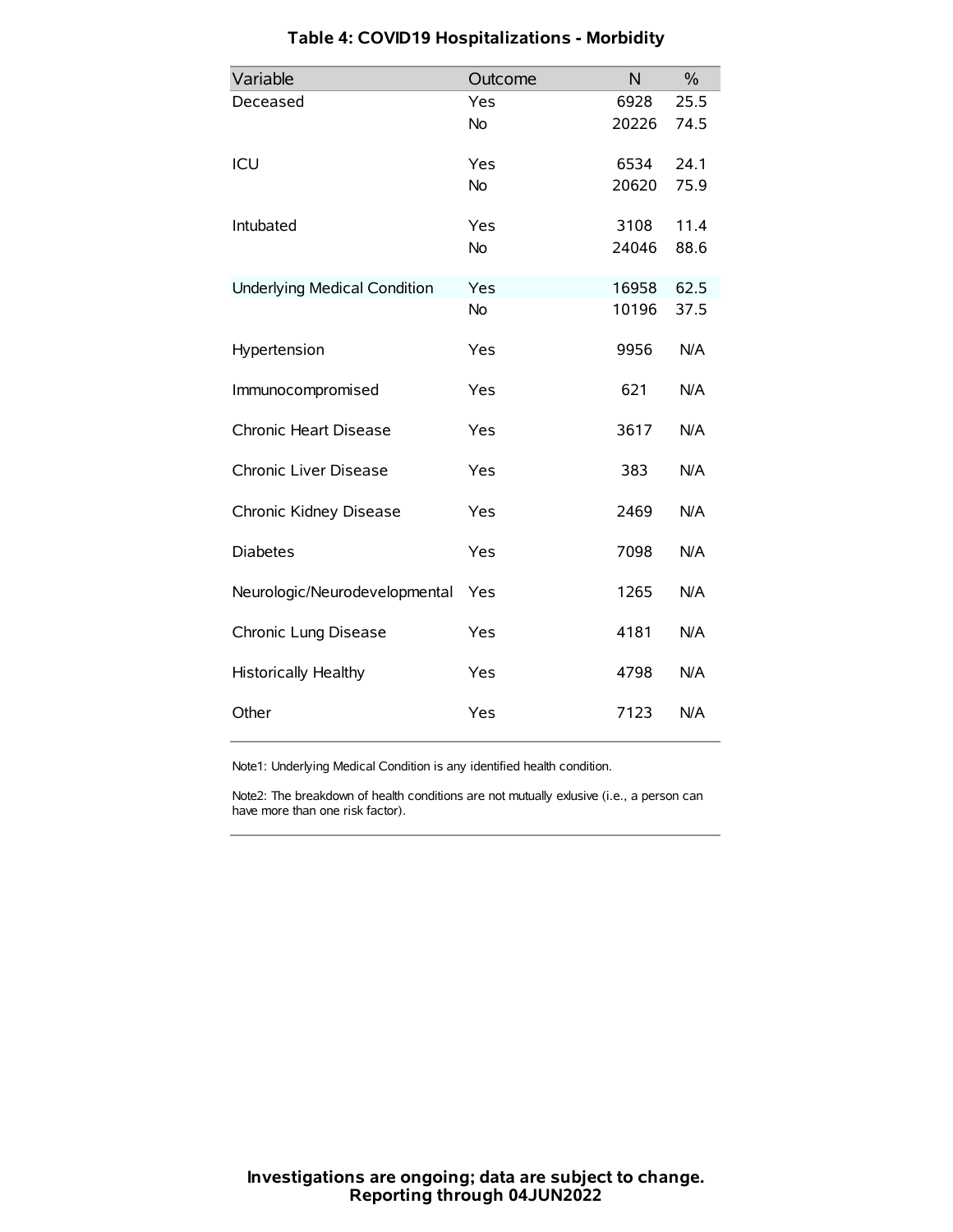| Variable         | Outcome                           | N    | $\%$ | Population | Rate per<br>100,000 |
|------------------|-----------------------------------|------|------|------------|---------------------|
| Age Categories   | Aged 4 or less                    | 2    | 0.0  | 149,165    |                     |
|                  | Aged 5 to 17                      | 7    | 0.1  | 406,595    |                     |
|                  | Aged 18 to 24                     | 20   | 0.2  | 216,762    | 9.23                |
|                  | Aged 25 to 49                     | 724  | 8.5  | 803,732    | 90.08               |
|                  | Aged 50 to 64                     | 1830 | 21.5 | 423,461    | 432.15              |
|                  | Aged 64+                          | 5948 | 69.7 | 318,459    | 1867.7              |
| <b>Birth Sex</b> | Female                            | 3374 | 39.5 | 1,160,285  | 290.79              |
|                  | Male                              | 5156 | 60.4 | 1,157,889  | 445.29              |
|                  | Unknown                           | 1    | 0.0  |            | --                  |
| Race/Ethnicity   | Hispanic                          | 1985 | 23.3 | 763,053    | 260.14              |
|                  | White                             | 4247 | 49.8 | 1,006,929  | 421.78              |
|                  | <b>Black</b>                      | 1096 | 12.8 | 262,671    | 417.25              |
|                  | Asian or Pacific Islander         | 1047 | 12.3 | 270,209    | 387.48              |
|                  | American Indian, Eskimo, or Aleut | 31   | 0.4  | 15,311     | 202.46              |
|                  | Other                             | 103  | 1.2  |            | $\bullet$           |
|                  | Unknown                           | 22   | 0.3  |            | $\bullet$           |

### **Table 5: COVID19 Deaths - General Characteristics**

Note1: Breakdown of Race is exlusively non-Hispanic.

Note2: The population data source is the Nevada State Demographer 2019 ASRHO Estimates and Projections Summary 2000-2038, 2020 projection, vintage 2019.

Note3: Rates for categories with fewer than 12 cases are suppressed due to high relative standard error.